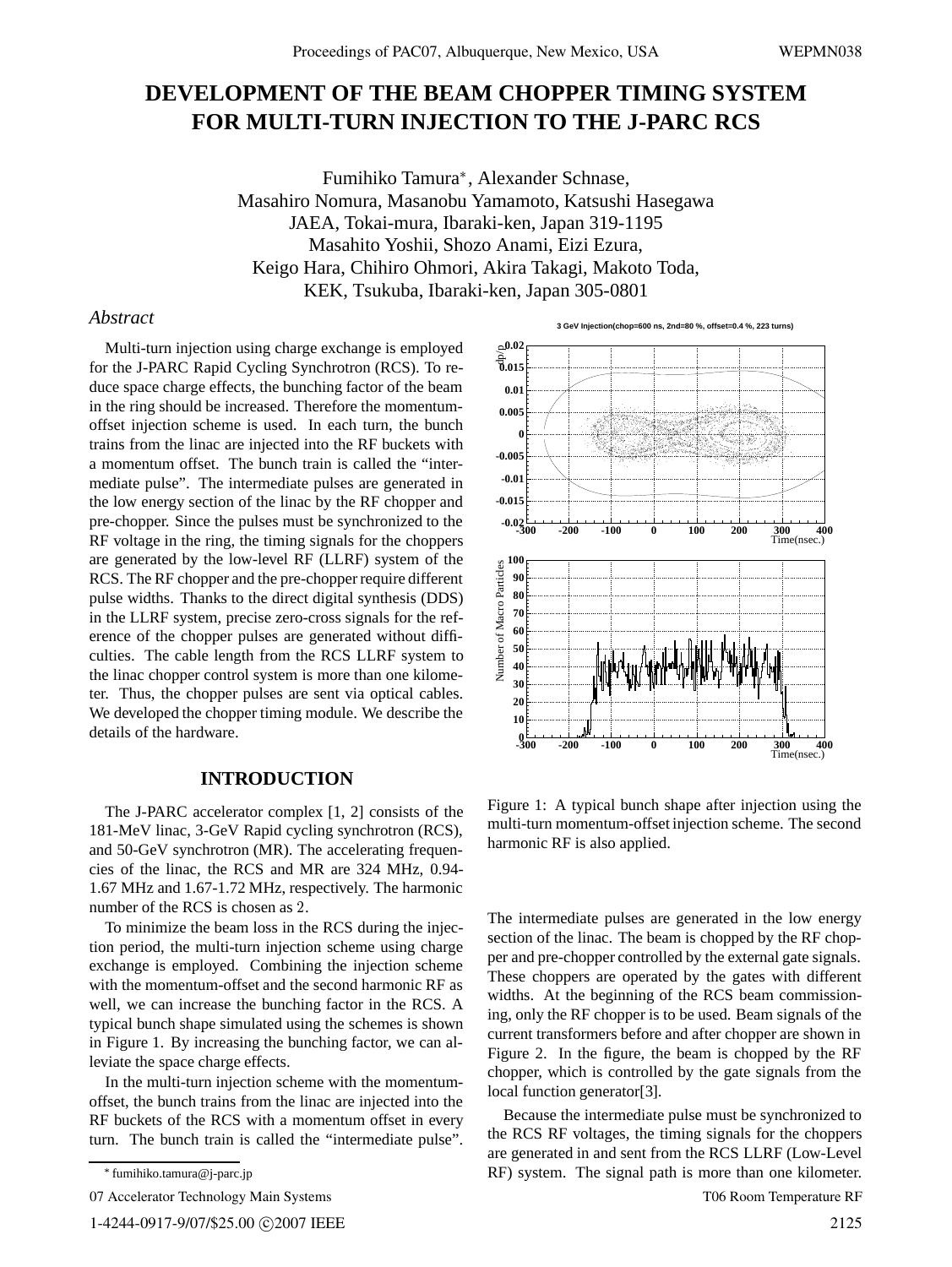

Figure 2: Chopped beam signals measured by current transformers.



Figure 3: Intermediate pulses for 2-bunch and 1-bunch operation.

Since the intermediate pulse width is one of the knobs for beam commissioning, the width is remotely controlled.

We describe the configuration of the chopper timing system and its hardware in the following sections.

## **2-BUNCH AND 1-BUNCH OPERATION**

In the designed operation of the RCS for the maximum beam power, both of the two RF buckets are filled (it is called "2-bunch operation"). However, "1-bunch operation", in which one of the buckets is filled and the other is empty, is a useful operation especially for beam commissioning.

For example, at the beginning of the beam commissioning, we extract the injected beam at the energy of 181-MeV without acceleration (we call the operation "DC-mode"). The flat-top width of the extraction kickers is optimized

07 Accelerator Technology Main Systems

for 3-GeV extraction. It is not long enough to extract two bunches at 181-MeV energy, because the bunch length and spacing are much longer than that at the extraction. In the case of the 1-bunch operation, the flat-top width is long enough for the extraction of a bunch. Also, for the timingscan of the extraction kicker at the 3-GeV, the 1-bunch operation is more effective.

Thus, the chopper timing system must have operation modes for both the 2-bunch and 1-bunch operation.

Intermediate pulses for the 1-bunch and 2-bunch operation are illustrated in Figure 3. In both cases, the widths of the intermediate pulses are same, while the repetition frequency for the 1-bunch operation is the half of that for the 2-bunch operation.

#### **CHOPPER TIMING SYSTEM**

#### *Generation of the chopper timing signal*

The chopper gate signals are generated by the "CMT (Chopper and Monitor Timing)" module in the LLRF system. A block diagram of the CMT module is shown in Figure 4. The CMT module consists of two functions, the zero-cross generation block and the gate signal generation block.

As described in the previous section, the module can generate the gate pulse for both of the 2-bunch and 1-bunch operation. For the 2-bunch operation, the  $(h = 2)$  phase reference signal is used for the generation of the zero-cross pulse. For 1-bunch, the  $(h = 1)$  signal is used. We employ the Direct Digital Synthesis (DDS) as the base of the LLRF system. The DDS enables us to generate the multiharmonic signals precisely without any PLLs<sup>[4, 5]</sup>. By using the phase reference signals, highly accurate zero-cross pulses are generated.

In the gate signal generation block, the gate signal is defined by the delay from the zero-cross pulse and the width setting. The parameters are individually set for the RF chopper and the pre-chopper. In the figure, "delay A" and "width A" are for the RF chopper and "delay B" and "width B" are for the pre-chopper.

The gate signals are output with TTL level, then converted into optical signals as described in the following subsection.

## *Transmission of the chopper timing signal*

Since the signal path from the RCS LLRF to the chopper control in the upstream of the linac is more than one kilometer, we send the chopper timing signals via single-mode optical fibers.

We consider three options of signal transmission as follows.

 (Option 1) As mentioned in the previous subsection, by using the coding and serializing functions of FPGA on the CMT module, a high-speed serial signal which contains the timing information is generated. The

T06 Room Temperature RF

1-4244-0917-9/07/\$25.00 C2007 IEEE